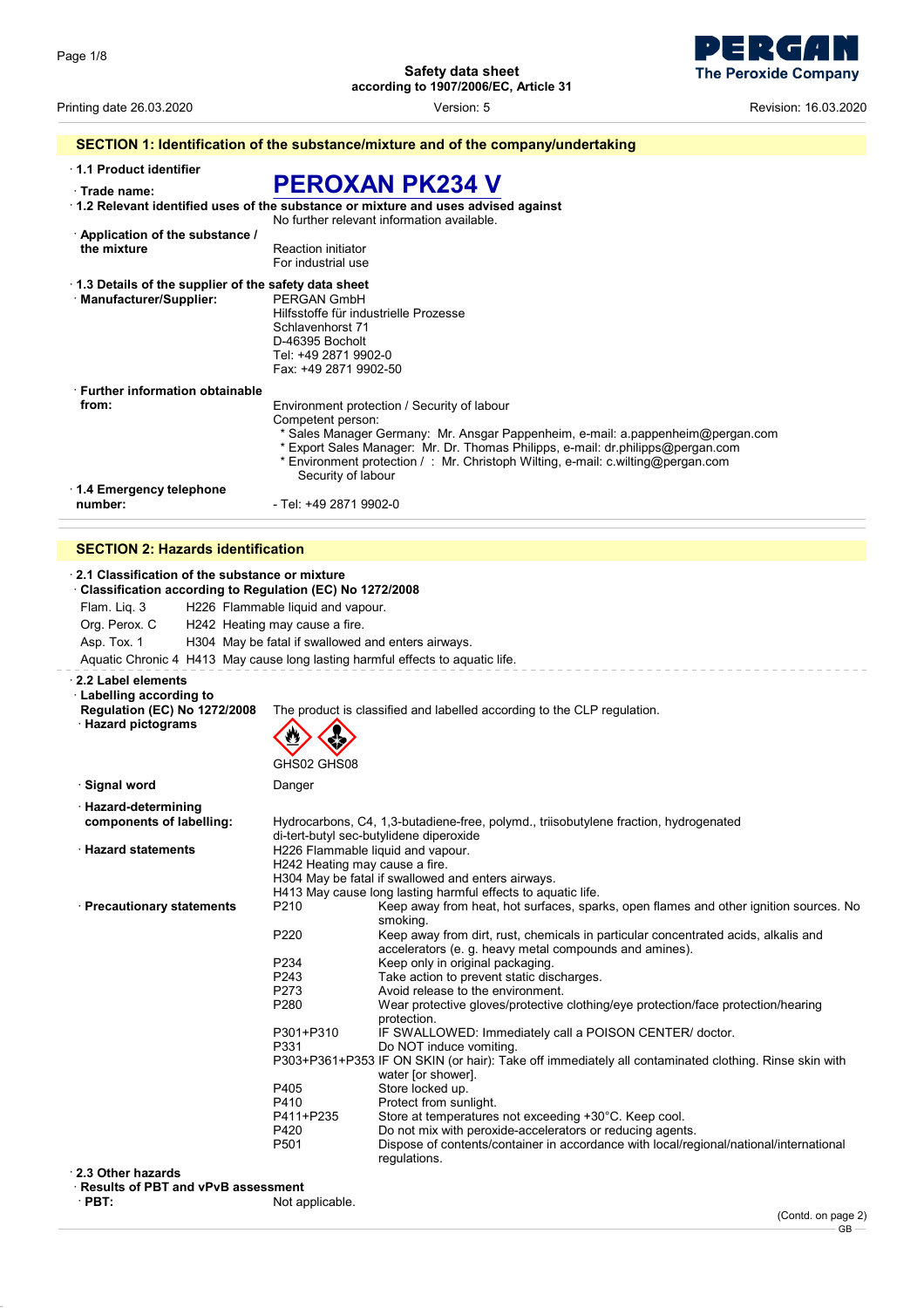Printing date 26.03.2020 **Printing date 26.03.2020 Revision: 16.03.2020 Version: 5 Revision: 16.03.2020** 



# **Trade name:PEROXAN PK234 V**

· **vPvB:** Not applicable.

(Contd. of page 1)

### **SECTION 3: Composition/information on ingredients**

| 3.2 Chemical characterisation: Mixtures |                                                                                          |        |
|-----------------------------------------|------------------------------------------------------------------------------------------|--------|
| · Dangerous components:                 |                                                                                          |        |
| CAS: 2167-23-9                          | di-tert-butyl sec-butylidene diperoxide                                                  | 40-50% |
| EINECS: 218-507-2                       | Org. Perox. C, H242; Aguatic Chronic 4, H413                                             |        |
| Reg-No.: 01-2120759172-55               |                                                                                          |        |
| CAS: 93685-81-5                         | Hydrocarbons, C4, 1,3-butadiene-free, polymd., triisobutylene fraction, hydrogenated     | 40-50% |
| EINECS: 297-629-8                       | Alternative CAS number: 13475-82-6                                                       |        |
|                                         | Reg-No.: 01-2119490725-29 Flam. Liq. 3, H226; Asp. Tox. 1, H304; Aquatic Chronic 4, H413 |        |
| · Additional information:               | For the wording of the listed hazard phrases refer to section 16.                        |        |

### **SECTION 4: First aid measures**

· **4.1 Description of first aid measures**

- 
- 
- 
- 
- 
- · **4.2 Most important symptoms**
- **and effects, both acute and**
- · **4.3 Indication of any immediate medical attention and special**

Take care of personal protection for the first aider. **After inhalation:** Take affected persons into fresh air and keep quiet.<br>**After skin contact:** Immediately remove contaminated clothing. · **After skin contact:** Immediately remove contaminated clothing. **· After eye contact:** Rinse opened eye for several minutes under running water.<br>**· After swallowing:** If symptoms persist consult doctor. If symptoms persist consult doctor.

**delayed No further relevant information available.** 

No further relevant information available.

## **SECTION 5: Firefighting measures**

· **5.1 Extinguishing media** · **Suitable extinguishing agents:** CO2, powder or water spray. Fight larger fires with water spray or alcohol resistant foam. · **For safety reasons unsuitable extinguishing agents:** Water with full jet · **5.2 Special hazards arising from** Under certain fire conditions, traces of other toxic gases cannot be excluded. Hydrocarbons, carbondioxide and -monoxid. · **5.3 Advice for firefighters Protective equipment:** Do not inhale explosion gases or combustion gases.<br>**Additional information** Cool endangered receptacles with water spray. Cool endangered receptacles with water spray. Self-protection first!

### **SECTION 6: Accidental release measures**

| 6.1 Personal precautions,<br>protective equipment and |                                                                                                                        |
|-------------------------------------------------------|------------------------------------------------------------------------------------------------------------------------|
| emergency procedures                                  | Keep away from ignition sources.                                                                                       |
|                                                       | In case of further temperature should be cooled with waterspray from a safe distance.                                  |
|                                                       | Wear breathing apparatus with filter A during decomposition of materials.                                              |
|                                                       | Wear protective equipment. Keep unprotected persons away.                                                              |
| 6.2 Environmental precautions:                        | Inform respective authorities in case of seepage into water course or sewage system.                                   |
|                                                       | Do not allow to enter sewers/ surface or ground water.                                                                 |
| $\cdot$ 6.3 Methods and material for                  |                                                                                                                        |
| containment and cleaning up:                          | Dispose contaminated material as waste according to item 13.                                                           |
|                                                       | Ensure adequate ventilation.                                                                                           |
|                                                       | Large quantities should be diluted with suitable desensitation agent to a concentration below 10 % before<br>disposal. |
|                                                       | Soak up with absorbant material (e. g. Vermiculit) and dispose of in accordance with government<br>regulations.        |
| ⋅6.4 Reference to other sections                      | See Section 7 for information on safe handling.                                                                        |
|                                                       | See Section 8 for information on personal protection equipment.                                                        |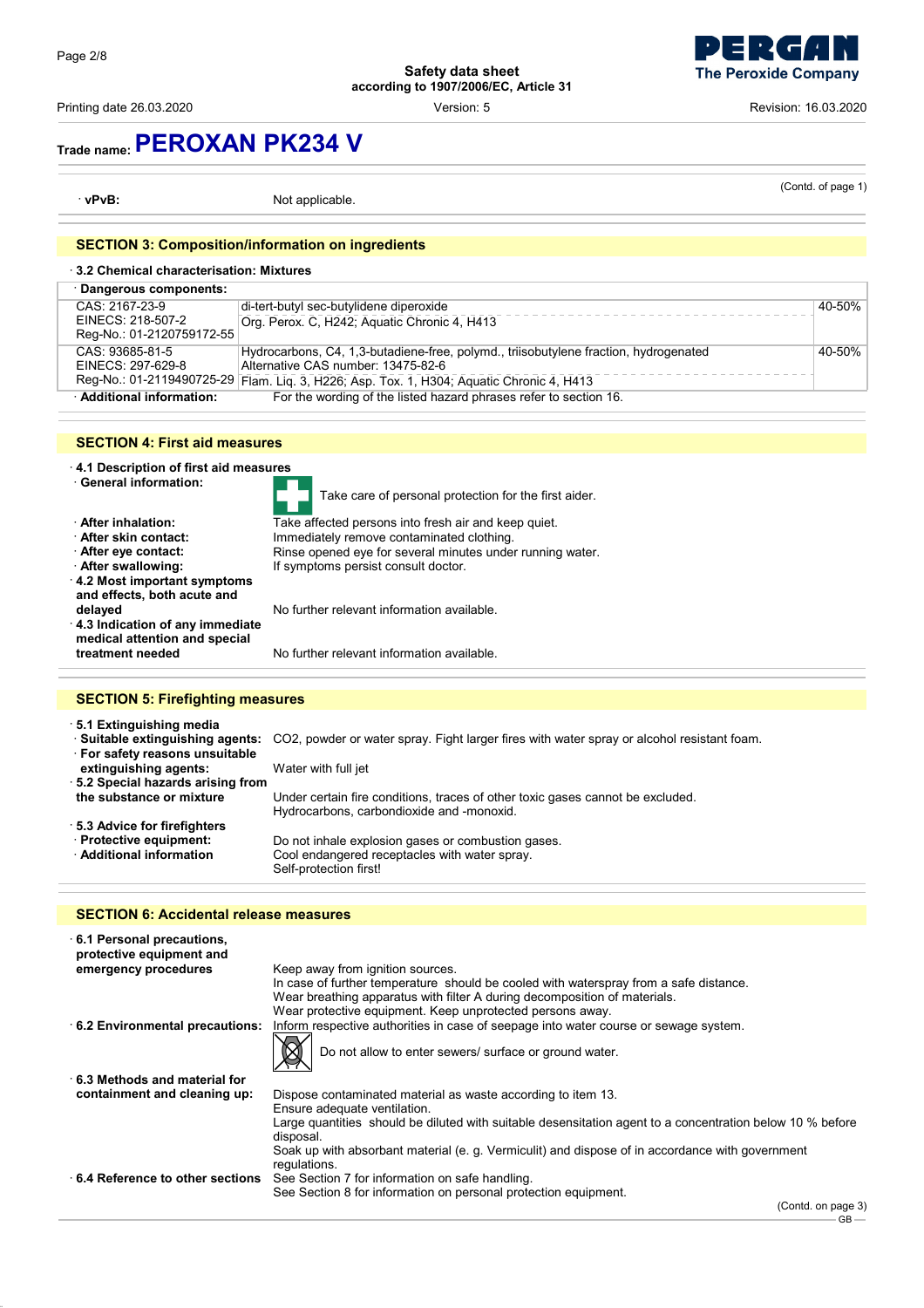

Printing date 26.03.2020 Version: 5 Revision: 16.03.2020

**Trade name:PEROXAN PK234 V**

|                                                   | See Section 13 for disposal information.<br>In case of large spillage the environmental authority should be informed.       |
|---------------------------------------------------|-----------------------------------------------------------------------------------------------------------------------------|
| <b>SECTION 7: Handling and storage</b>            |                                                                                                                             |
| $\cdot$ 7.1 Precautions for safe                  |                                                                                                                             |
| handling                                          | Keep away from heat and direct sunlight.                                                                                    |
|                                                   | Open and handle receptacle with care.                                                                                       |
|                                                   | Prevent formation of aerosols.                                                                                              |
|                                                   | Wear suitable respiratory protective device when decanting larger quantities without extractor facilities.                  |
|                                                   | Do not refill residue into storage receptacles.                                                                             |
|                                                   | Restrict the quantity stored at the work place.<br>Before break and at the end of work hands should be thoroughly washed.   |
|                                                   | Only use tools made of suitable materials (e. g. polyethylene or stainless steel).                                          |
|                                                   | Keep away from dirt, rust, chemicals in particular concentrated acids, alkalis and accelerators (e. g. heavy-               |
|                                                   | metal compounds and amines).                                                                                                |
|                                                   | While using do not eat, drink or smoke.                                                                                     |
|                                                   | Do not generate flames or sparks.                                                                                           |
|                                                   | Keep product and emptied container away from heat and sources of ignition.                                                  |
|                                                   | Avoid shock and friction.<br>Take precautionary measures against static discharges.                                         |
|                                                   |                                                                                                                             |
|                                                   | Do not smoke.                                                                                                               |
| Information about fire - and                      |                                                                                                                             |
| explosion protection:                             | Protect from heat.                                                                                                          |
|                                                   | Protect against electrostatic charges.                                                                                      |
|                                                   | Prevent impact and friction.                                                                                                |
|                                                   | Use explosion-proof apparatus / fittings and spark-proof tools.<br>Fumes can combine with air to form an explosive mixture. |
|                                                   |                                                                                                                             |
|                                                   | Wear shoes with conductive soles.                                                                                           |
|                                                   | Formation of flammable or explosive gas/air-mixtures is possible.                                                           |
|                                                   | Avoid open flames, sparks, direct sunlight and other sources of ignition.                                                   |
|                                                   | Keep ignition sources away - Do not smoke.                                                                                  |
|                                                   | .7.2 Conditions for safe storage, including any incompatibilities                                                           |
| · Storage:                                        | Pay attention to the special requirements of your local autorithies for storing dangerous goods.                            |
| Requirements to be met by                         |                                                                                                                             |
| storerooms and receptacles:                       | Store only in the original receptacle.<br>Prevent any seepage into the ground.                                              |
|                                                   | Use only receptacles specifically permitted for this substance/product.                                                     |
| · Information about storage in                    |                                                                                                                             |
| one common storage facility:                      | Do not store or park organic peroxide together with heavy metal compounds and amines.                                       |
|                                                   | Store away from foodstuffs, drinks and feeding stuffs.                                                                      |
| $\cdot$ Further information about.                |                                                                                                                             |
| storage conditions:                               | Keep container tightly sealed.                                                                                              |
|                                                   | Protect from heat and direct sunlight.                                                                                      |
|                                                   | Protect from contamination.                                                                                                 |
|                                                   | Storage in a collecting room is required.                                                                                   |
| · Recommended storage<br>temperature (To maintain |                                                                                                                             |
| quality):                                         | max.: +30 °C                                                                                                                |
| Storage class:                                    | 5.2                                                                                                                         |
| .7.3 Specific end use(s)                          | No further relevant information available.                                                                                  |
|                                                   |                                                                                                                             |

· **8.1 Control parameters** · **Ingredients with limit values that require monitoring at the**

**design of technical facilities:** No further data; see item 7.

**workplace:** The product does not contain any relevant quantities of materials with critical values that have to be monitored at the workplace.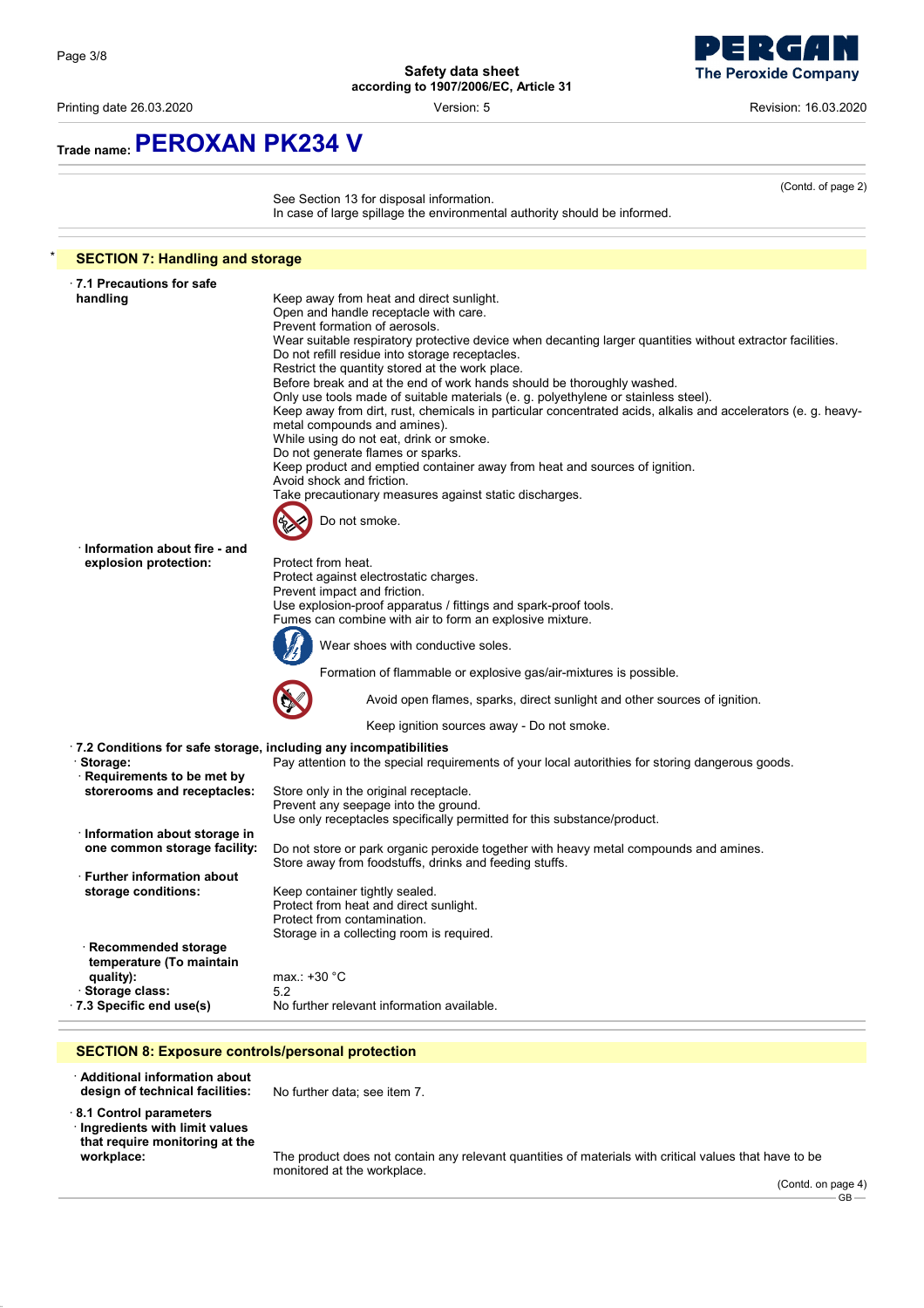Printing date 26.03.2020 Version: 5 Revision: 16.03.2020

n ) **The Peroxide Company** 

# **Trade name:PEROXAN PK234 V**

|                                                              | (Contd. of page 3)                                                                                                                                                              |
|--------------------------------------------------------------|---------------------------------------------------------------------------------------------------------------------------------------------------------------------------------|
| · DNELs                                                      |                                                                                                                                                                                 |
|                                                              | 2167-23-9 di-tert-butyl sec-butylidene diperoxide                                                                                                                               |
| Dermal                                                       | DNEL Longterm System 1.5 mg/kg bw/day (Worker)                                                                                                                                  |
|                                                              | Inhalative DNEL Longterm System 2.65 mg/m3 (Worker)                                                                                                                             |
| · PNECs                                                      |                                                                                                                                                                                 |
|                                                              | 2167-23-9 di-tert-butyl sec-butylidene diperoxide                                                                                                                               |
|                                                              | PNEC Marinewater sed 0.097 mg/kg sed dw (-)                                                                                                                                     |
| <b>PNEC Freshwater</b>                                       | $0.083$ mg/l (-)                                                                                                                                                                |
| <b>PNEC Freshwater sed</b>                                   | $0.97$ mg/kg sed dw $(-)$                                                                                                                                                       |
| <b>PNEC Soil</b>                                             | $0.15$ mg/kg soil dw $(-)$                                                                                                                                                      |
| <b>PNEC STP</b>                                              | 2 mg/l (AF 10)                                                                                                                                                                  |
| <b>PNEC Marinewater</b>                                      | $0.008$ mg/l (AF 10)                                                                                                                                                            |
| · Additional information:                                    | The lists valid during the making were used as basis.                                                                                                                           |
| 8.2 Exposure controls                                        |                                                                                                                                                                                 |
| · Personal protective equipment:<br>· General protective and |                                                                                                                                                                                 |
| hygienic measures:                                           | The usual precautionary measures are to be adhered to when handling chemicals.                                                                                                  |
|                                                              | Keep away from foodstuffs, beverages and feed.                                                                                                                                  |
|                                                              | Immediately remove all soiled and contaminated clothing                                                                                                                         |
|                                                              | Wash hands before breaks and at the end of work.                                                                                                                                |
|                                                              | Store protective clothing separately.<br>Do not eat, drink, smoke or sniff while working.                                                                                       |
|                                                              | Use skin protection cream for skin protection.                                                                                                                                  |
|                                                              | Be sure to clean skin thoroughly after work and before breaks.                                                                                                                  |
| · Respiratory protection:                                    | Not necessary if room is well-ventilated.                                                                                                                                       |
|                                                              | Use suitable respiratory device when it exceed exposure limit and when insufficiently ventilated.                                                                               |
|                                                              | Filter A2                                                                                                                                                                       |
|                                                              |                                                                                                                                                                                 |
| · Protection of hands:                                       | Only use chemical-protective gloves with CE-labelling of category III.<br>Selection of the glove material on consideration of the penetration times, rates of diffusion and the |
|                                                              | degradation                                                                                                                                                                     |
|                                                              | Protective gloves                                                                                                                                                               |
| · Material of gloves                                         | The selection of the suitable gloves does not only depend on the material, but also on further marks of                                                                         |
|                                                              | quality and varies from manufacturer to manufacturer.                                                                                                                           |
|                                                              | Butyl rubber, BR<br>Fluorocarbon rubber (Viton)                                                                                                                                 |
|                                                              | Nitrile rubber, NBR                                                                                                                                                             |
|                                                              | Neoprene                                                                                                                                                                        |
| · Penetration time of glove                                  |                                                                                                                                                                                 |
| material                                                     | The exact break trough time has to be found out by the manufacturer of the protective gloves and has to be<br>observed.                                                         |
| ∵ Eye protection:                                            |                                                                                                                                                                                 |
|                                                              | Tightly sealed goggles                                                                                                                                                          |
| · Body protection:                                           |                                                                                                                                                                                 |
|                                                              | Protective work clothing                                                                                                                                                        |
|                                                              |                                                                                                                                                                                 |
|                                                              |                                                                                                                                                                                 |
|                                                              | <b>SECTION 9: Physical and chemical properties</b>                                                                                                                              |

| .9.1 Information on basic physical and chemical properties<br><b>General Information</b><br>· Appearance: |                 |  |        |  |
|-----------------------------------------------------------------------------------------------------------|-----------------|--|--------|--|
| · Form:                                                                                                   | Fluid           |  |        |  |
| ∴Colour:                                                                                                  | Colourless      |  |        |  |
| · Odour:                                                                                                  | Characteristic  |  |        |  |
| Odour threshold:                                                                                          | Not determined. |  |        |  |
| · pH-value:                                                                                               | Not determined. |  |        |  |
| Change in condition                                                                                       |                 |  |        |  |
| · Melting point/freezing point:                                                                           | Not applicable. |  |        |  |
| Initial boiling point and boiling range: Not applicable.                                                  |                 |  |        |  |
|                                                                                                           |                 |  | $\sim$ |  |

(Contd. on page 5) GB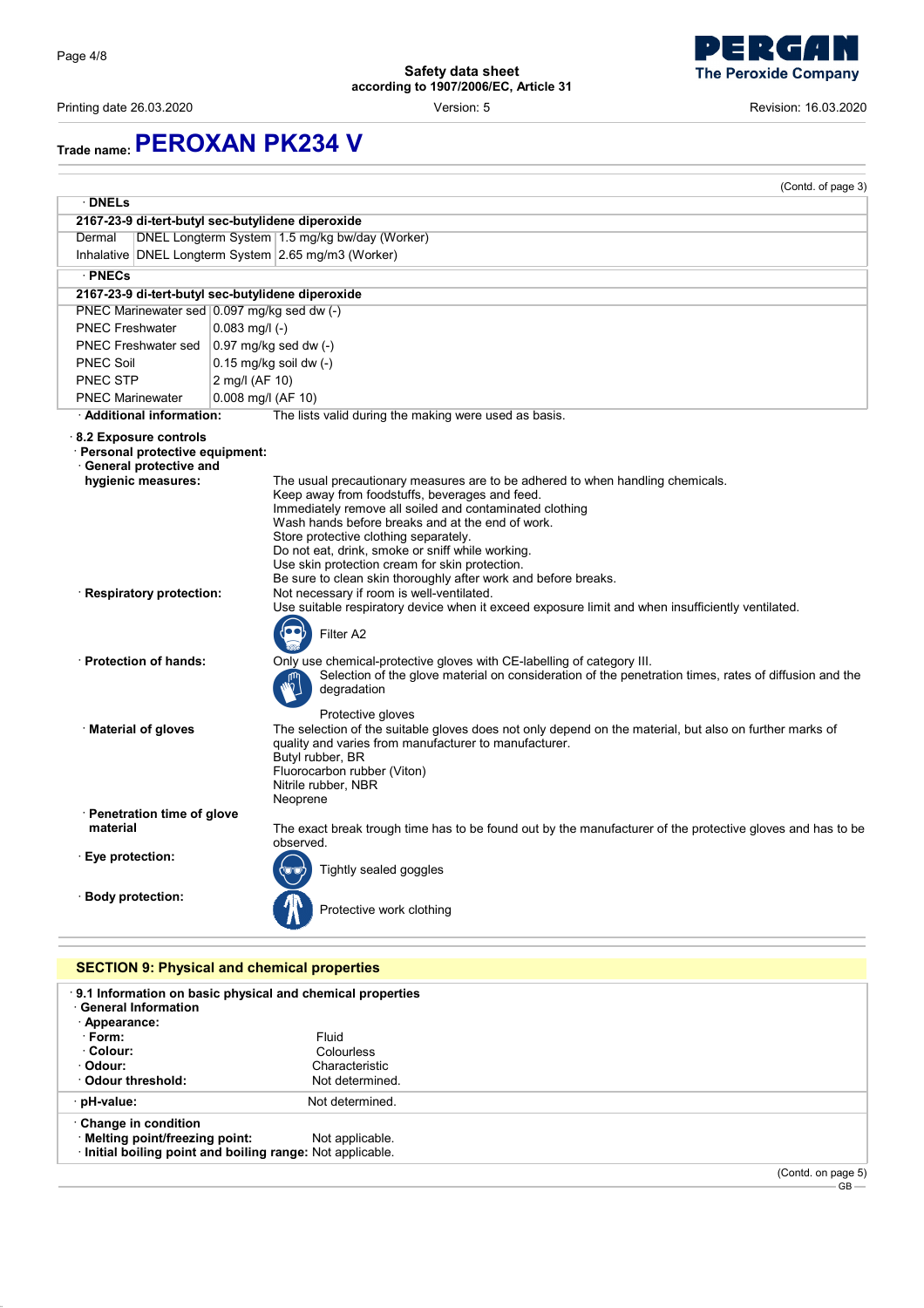



Printing date 26.03.2020 **Printing date 26.03.2020 Revision: 16.03.2020 Version: 5 Revision: 16.03.2020** 

# **Trade name:PEROXAN PK234 V**

|                                                          | (Contd. of page 4)                                                                          |
|----------------------------------------------------------|---------------------------------------------------------------------------------------------|
| · Flash point:                                           | $23 - 60 °C$                                                                                |
| · Flammability (solid, gas):                             | Not applicable.                                                                             |
| · Decomposition temperature:                             | $>$ +70 °C (SADT)                                                                           |
| · Auto-ignition temperature:                             | Product is not selfigniting.                                                                |
| <b>Explosive properties:</b>                             | Product is not explosive. However, formation of explosive air/vapour mixtures are possible. |
| <b>Explosion limits:</b>                                 |                                                                                             |
| · Lower:                                                 | Not determined                                                                              |
| · Upper:                                                 | Not determined                                                                              |
| · Vapour pressure:                                       | Not determined.                                                                             |
| ∴Density:                                                | Not determined.                                                                             |
| Relative density                                         | Not determined.                                                                             |
| · Vapour density                                         | Not determined.                                                                             |
| <b>Evaporation rate</b>                                  | Not determined.                                                                             |
| · Solubility in / Miscibility with                       |                                                                                             |
| water:                                                   | Undetermined.                                                                               |
| · Partition coefficient: n-octanol/water: not determined |                                                                                             |
| · Viscosity:                                             |                                                                                             |
| ∙ Dynamic:                                               | Not determined.                                                                             |
| · Kinematic:                                             | Not determined.                                                                             |
| 9.2 Other information                                    | No further relevant information available.                                                  |
| ∙ Active oxygen                                          | $6.8 - 6.9 %$                                                                               |

## **SECTION 10: Stability and reactivity**

| $\cdot$ 10.1 Reactivity<br>10.2 Chemical stability<br>· Thermal decomposition / | No further relevant information available.                                                                                                                                                                                                                                                                                                                                                                                                                                                                                                                                     |
|---------------------------------------------------------------------------------|--------------------------------------------------------------------------------------------------------------------------------------------------------------------------------------------------------------------------------------------------------------------------------------------------------------------------------------------------------------------------------------------------------------------------------------------------------------------------------------------------------------------------------------------------------------------------------|
| conditions to be avoided:                                                       | SADT (Self Accelerating Decomposition Temperature) is the lowest temperature at which self accelerating<br>decomposition may occur with substance in the packaging as used in transport. A dangerous self-<br>accelerating decomposition reaction and, under certain circumstances, explosion or fire can be cause<br>decomposition at and above the temperature. Contact with incompatible substances can cause<br>decomposition at or below the SADT.<br>No decomposition if used and stored according to specifications.<br>To avoid thermal decomposition do not overheat. |
| 10.3 Possibility of hazardous                                                   |                                                                                                                                                                                                                                                                                                                                                                                                                                                                                                                                                                                |
| reactions                                                                       | Self-accelerating decomposition at SADT.                                                                                                                                                                                                                                                                                                                                                                                                                                                                                                                                       |
| ⋅ 10.4 Conditions to avoid                                                      | No further relevant information available.                                                                                                                                                                                                                                                                                                                                                                                                                                                                                                                                     |
| $\cdot$ 10.5 Incompatible materials:                                            | Rapid decomposition by dirt, rust, chemicals in particular concentrated acids, alkalis and accelerators (e. g.<br>heavy-metal compounds and amines).                                                                                                                                                                                                                                                                                                                                                                                                                           |
| 10.6 Hazardous decomposition                                                    |                                                                                                                                                                                                                                                                                                                                                                                                                                                                                                                                                                                |
| products:                                                                       | Hydrocarbons, carbondioxide and -monoxid.                                                                                                                                                                                                                                                                                                                                                                                                                                                                                                                                      |
|                                                                                 | No hazardous decomposition products if used and stored according to specifications.                                                                                                                                                                                                                                                                                                                                                                                                                                                                                            |
| · Additional information:                                                       | Emergency procedures will vary depending on conditions. The customer should have an emergency<br>response plane in place.                                                                                                                                                                                                                                                                                                                                                                                                                                                      |

### **SECTION 11: Toxicological information**

· **11.1 Information on toxicological effects** Based on available data, the classification criteria are not met. · **LD/LC50 values relevant for classification: 2167-23-9 di-tert-butyl sec-butylidene diperoxide** Oral LD50 >5,000 mg/kg (rattus) Dermal LD50 >2,000 mg/kg (rattus) Inhalative  $|$  LC0 / 4h  $|$  2.42 mg/l (rattus) **93685-81-5 Hydrocarbons, C4, 1,3-butadiene-free, polymd., triisobutylene fraction, hydrogenated** Oral LD50 >5,000 mg/kg (rattus) · **Primary irritant effect:** Based on available data, the classification criteria are not met. · **Serious eye damage/irritation** Based on available data, the classification criteria are not met.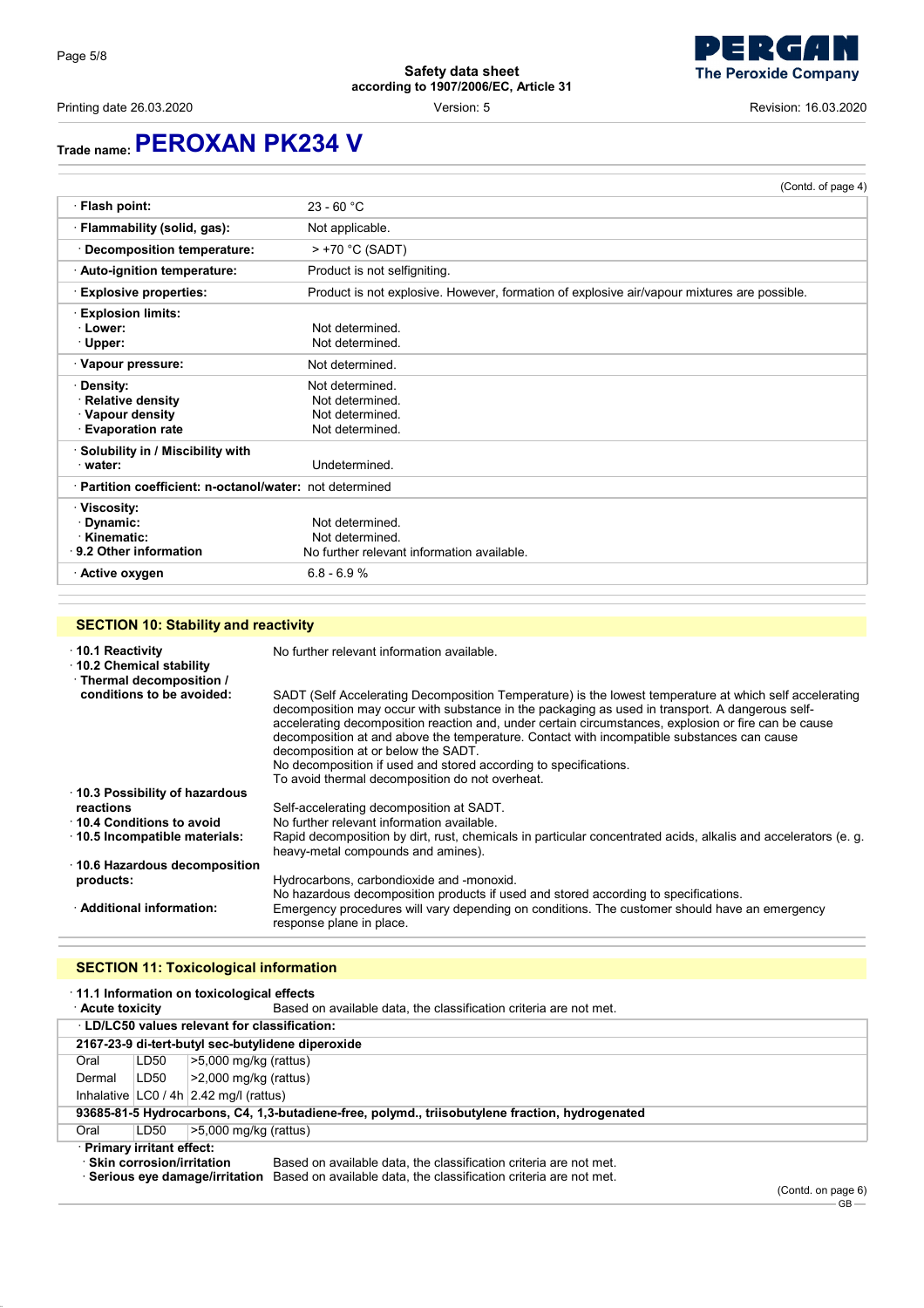

Printing date 26.03.2020 **Printing date 26.03.2020 Revision: 16.03.2020 Version: 5 Revision: 16.03.2020** 

of page 5)

# **Trade name:PEROXAN PK234 V**

| (Contd |
|--------|
|        |
|        |
|        |
|        |
|        |
|        |
|        |
|        |
|        |
|        |

## **SECTION 12: Ecological information**

| $\cdot$ 12.1 Toxicity                                                      |                                                                                                 |  |
|----------------------------------------------------------------------------|-------------------------------------------------------------------------------------------------|--|
| Aquatic toxicity:                                                          |                                                                                                 |  |
| 2167-23-9 di-tert-butyl sec-butylidene diperoxide                          |                                                                                                 |  |
| EC50 / 72h   100 mg/l (alga)                                               |                                                                                                 |  |
| $LC50 / 96h$ $>10$ mg/l (piscis)                                           |                                                                                                 |  |
| EC50 / 48h   150 mg/l (daphnia)                                            |                                                                                                 |  |
|                                                                            | 93685-81-5 Hydrocarbons, C4, 1,3-butadiene-free, polymd., triisobutylene fraction, hydrogenated |  |
| $EC50 / 48h$ $>0.04$ mg/l (daphnia)                                        |                                                                                                 |  |
| $IC50 / 72h$ $>0.04$ mg/l (alga)                                           |                                                                                                 |  |
| · 12.2 Persistence and                                                     |                                                                                                 |  |
| degradability                                                              | No further relevant information available.                                                      |  |
| 12.3 Bioaccumulative potential                                             | No further relevant information available.                                                      |  |
| 12.4 Mobility in soil                                                      | No further relevant information available.                                                      |  |
| · Additional ecological information:                                       |                                                                                                 |  |
| · General notes:                                                           | Water hazard class 2 (German Regulation) (Self-assessment): hazardous for water                 |  |
| Do not allow product to reach ground water, water course or sewage system. |                                                                                                 |  |
|                                                                            | Danger to drinking water if even small quantities leak into the ground.                         |  |
| 12.5 Results of PBT and vPvB assessment                                    |                                                                                                 |  |
| $\cdot$ PBT:                                                               | Not applicable.                                                                                 |  |
| vPvB:                                                                      | Not applicable.                                                                                 |  |
| 12.6 Other adverse effects                                                 | No further relevant information available.                                                      |  |

### **SECTION 13: Disposal considerations**

| ⋅13.1 Waste treatment methods |   |
|-------------------------------|---|
| $\cdot$ Recommendation        | 区 |

After diluting with a suitable desentisation agent to 10 %, the solution must be supplied to a special treatment (e. g. thermal utilization) under observance of all official regulations.

Must not be disposed together with household garbage. Do not allow product to reach sewage

system. · **Waste disposal key:** Please contact your hazardous waste disposers to assign the right EWC-(European waste catalog) number.

· **Uncleaned packaging:**

This material and its container must be disposed of as hazardous waste.

| <b>SECTION 14: Transport information</b> |                                                                              |
|------------------------------------------|------------------------------------------------------------------------------|
| · 14.1 UN-Number<br>· ADR, IMDG, IATA    | UN3103                                                                       |
| 14.2 UN proper shipping name<br>∴ADR     | UN3103 ORGANIC PEROXIDE TYPE C, LIQUID (2,2-DI-(tert-<br>BUTYLPEROXY)BUTANE) |
| ∴IMDG. IATA                              | ORGANIC PEROXIDE TYPE C, LIQUID (2,2-DI-(tert-BUTYLPEROXY)<br>BUTANE)        |
|                                          | (Contd. on page 7)<br>$GB -$                                                 |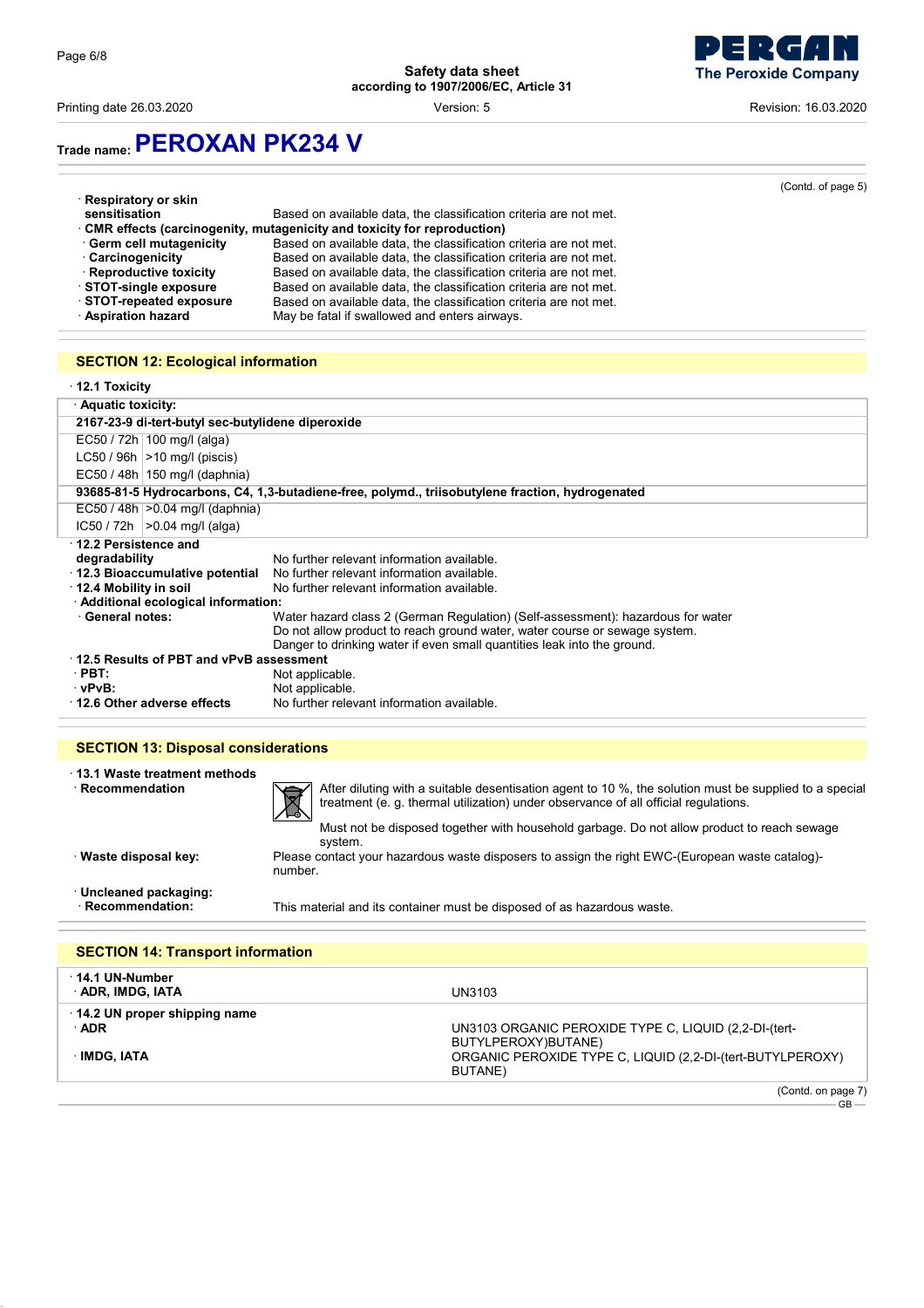

Printing date 26.03.2020 Version: 5 Revision: 16.03.2020

# **Trade name:PEROXAN PK234 V**

|                                                                                     | (Contd. of page 6)                        |
|-------------------------------------------------------------------------------------|-------------------------------------------|
| 14.3 Transport hazard class(es)                                                     |                                           |
| $·$ ADR                                                                             |                                           |
|                                                                                     |                                           |
|                                                                                     |                                           |
| ∙ Class                                                                             | 5.2 (P1) Organic peroxides.               |
| · Label                                                                             | 5.2                                       |
| · IMDG, IATA                                                                        |                                           |
|                                                                                     |                                           |
|                                                                                     |                                           |
|                                                                                     |                                           |
| ∙ Class<br>· Label                                                                  | 5.2 Organic peroxides.<br>5.2             |
| 14.4 Packing group                                                                  |                                           |
| <b>ADR, IMDG, IATA</b>                                                              | Void                                      |
| 14.5 Environmental hazards:                                                         |                                           |
| · Marine pollutant:                                                                 | No                                        |
| 14.6 Special precautions for user                                                   | Warning: Organic peroxides.               |
| · Hazard identification number (Kemler code):<br>· Stowage Category                 | D                                         |
| · Stowage Code                                                                      | SW1 Protected from sources of heat.       |
| · Segregation Code                                                                  | SG35 Stow "separated from" SGG1-acids     |
|                                                                                     | SG36 Stow "separated from" SGG18-alkalis. |
| · 14.7 Transport in bulk according to Annex II of Marpol and the<br><b>IBC Code</b> | Not applicable.                           |
| · Transport/Additional information:                                                 |                                           |
| $\cdot$ ADR                                                                         |                                           |
| · Limited quantities (LQ)                                                           | $25$ ml                                   |
| <b>Excepted quantities (EQ)</b>                                                     | Code: E0                                  |
| · Transport category                                                                | Not permitted as Excepted Quantity<br>1   |
| · Tunnel restriction code                                                           | D                                         |
| · RID / GGVSEB:                                                                     | like ADR                                  |
| <b>IMDG</b>                                                                         |                                           |
| · Limited quantities (LQ)                                                           | 25 ml                                     |
| <b>Excepted quantities (EQ)</b>                                                     | Code: E0                                  |
|                                                                                     | Not permitted as Excepted Quantity        |

## **SECTION 15: Regulatory information**

· **15.1 Safety, health and environmental regulations/legislation specific for the substance or mixture**

| Directive 2012/18/EU<br>· Named dangerous substances<br>- ANNEX I<br>· Qualifying quantity (tonnes) for<br>the application of lower-tier | None of the ingredients is listed. |
|------------------------------------------------------------------------------------------------------------------------------------------|------------------------------------|
| requirements                                                                                                                             | 50 t                               |
| · Qualifying quantity (tonnes) for<br>the application of upper-tier                                                                      |                                    |
| requirements                                                                                                                             | 200 t                              |
| <b>REGULATION (EC) No</b>                                                                                                                |                                    |
| <b>1907/2006 ANNEX XVII</b>                                                                                                              | Conditions of restriction: 3       |
| · National regulations:                                                                                                                  |                                    |

· **Other regulations, limitations and prohibitive regulations**

Take care of the respective local regulations.

 $-$  GB  $-$